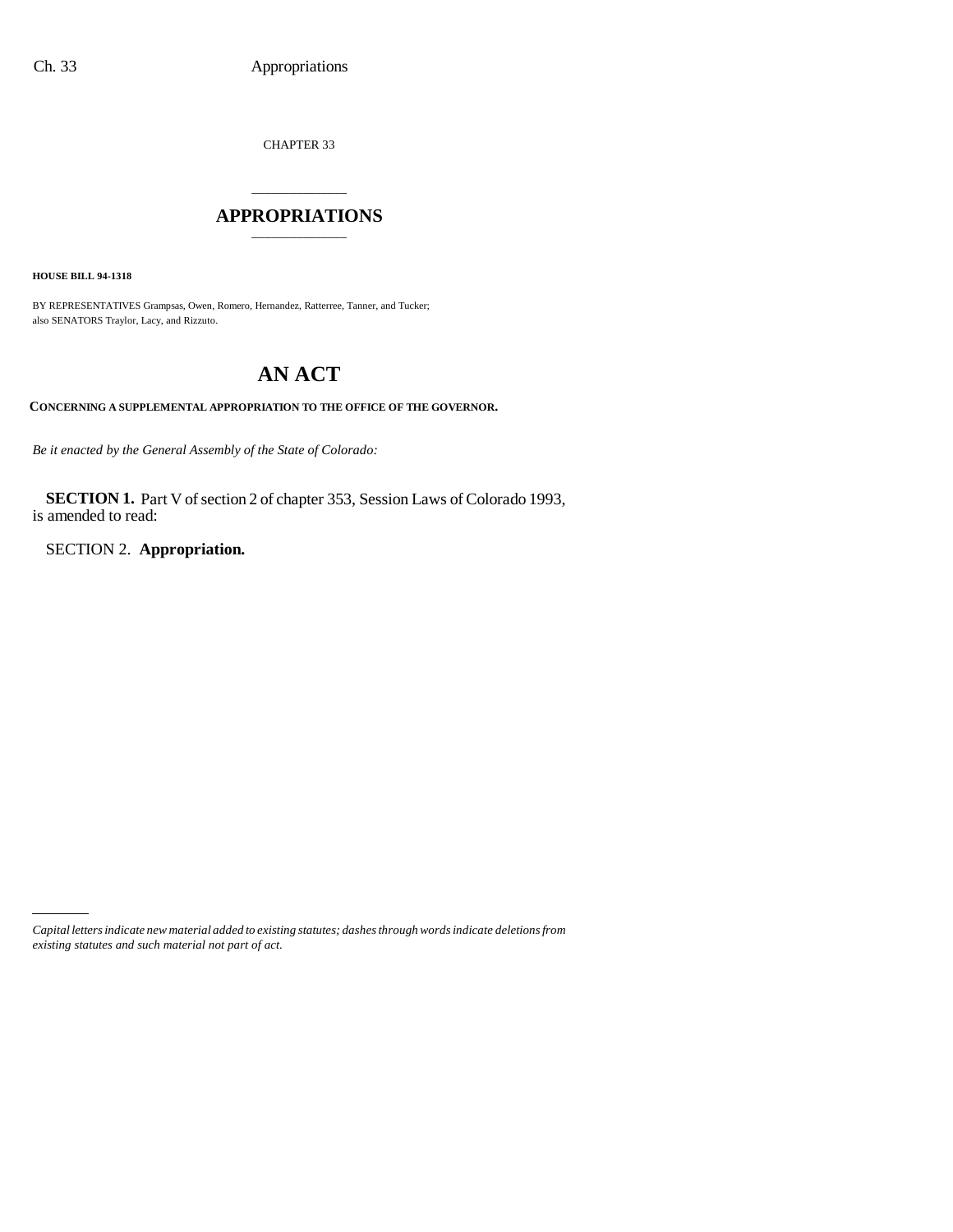|                   |              |   | <b>APPROPRIATION FROM</b> |  |                |  |              |  |               |  |                |
|-------------------|--------------|---|---------------------------|--|----------------|--|--------------|--|---------------|--|----------------|
| <b>ITEM &amp;</b> | <b>TOTAL</b> |   | <b>GENERAL</b>            |  | <b>GENERAL</b> |  | <b>CASH</b>  |  | <b>CASH</b>   |  | <b>FEDERAL</b> |
| <b>SUBTOTAL</b>   |              |   | <b>FUND</b>               |  | <b>FUND</b>    |  | <b>FUNDS</b> |  | <b>FUNDS</b>  |  | <b>FUNDS</b>   |
|                   |              | œ |                           |  | <b>EXEMPT</b>  |  |              |  | <b>EXEMPT</b> |  |                |

**PART V**

#### **GOVERNOR - LIEUTENANT GOVERNOR - STATE PLANNING AND BUDGETING**

#### **(1) OFFICE OF THE GOVERNOR**

#### **(A) Governor's Office**

| Administration of Governor's |           |                  |                       |                   |                      |
|------------------------------|-----------|------------------|-----------------------|-------------------|----------------------|
| Office and Residence         | 1,958,276 | 1,797,801        | 7,500(T)              |                   | 152,975 <sup>b</sup> |
|                              |           |                  |                       | 7,500 $(T)^a$     |                      |
| <b>Travel Expenses</b>       | 42,079    | 42,079           |                       |                   |                      |
| Discretionary Fund           | 20,000    | $20,000$ $\circ$ |                       |                   |                      |
| <b>Mansion Activity Fund</b> | 35,000    |                  | $35,000$ <sup>d</sup> |                   |                      |
|                              | 80,000    |                  | 27,000 <sup>d</sup>   | 53,000 $^{\circ}$ |                      |
|                              | 2,055,355 |                  |                       |                   |                      |
|                              | 2,100,355 |                  |                       |                   |                      |

<sup>a</sup> This amount shall be from statewide indirect cost recoveries.

b This amount represents anticipated federal grants from the Department of Energy and the Job Training Partnership Act.

<sup>c</sup> For purposes of complying with the limitation on state fiscal year spending imposed by Article X, Section 20 of the State Constitution, these moneys are included for informational purposes as they are continuously appropriated by a permanent statute or constitutional provision and, therefore, are not subject to the limitation of General Fund appropriations as set forth in Section 24-75-201.1, C.R.S.

d This amount shall be from rental fees.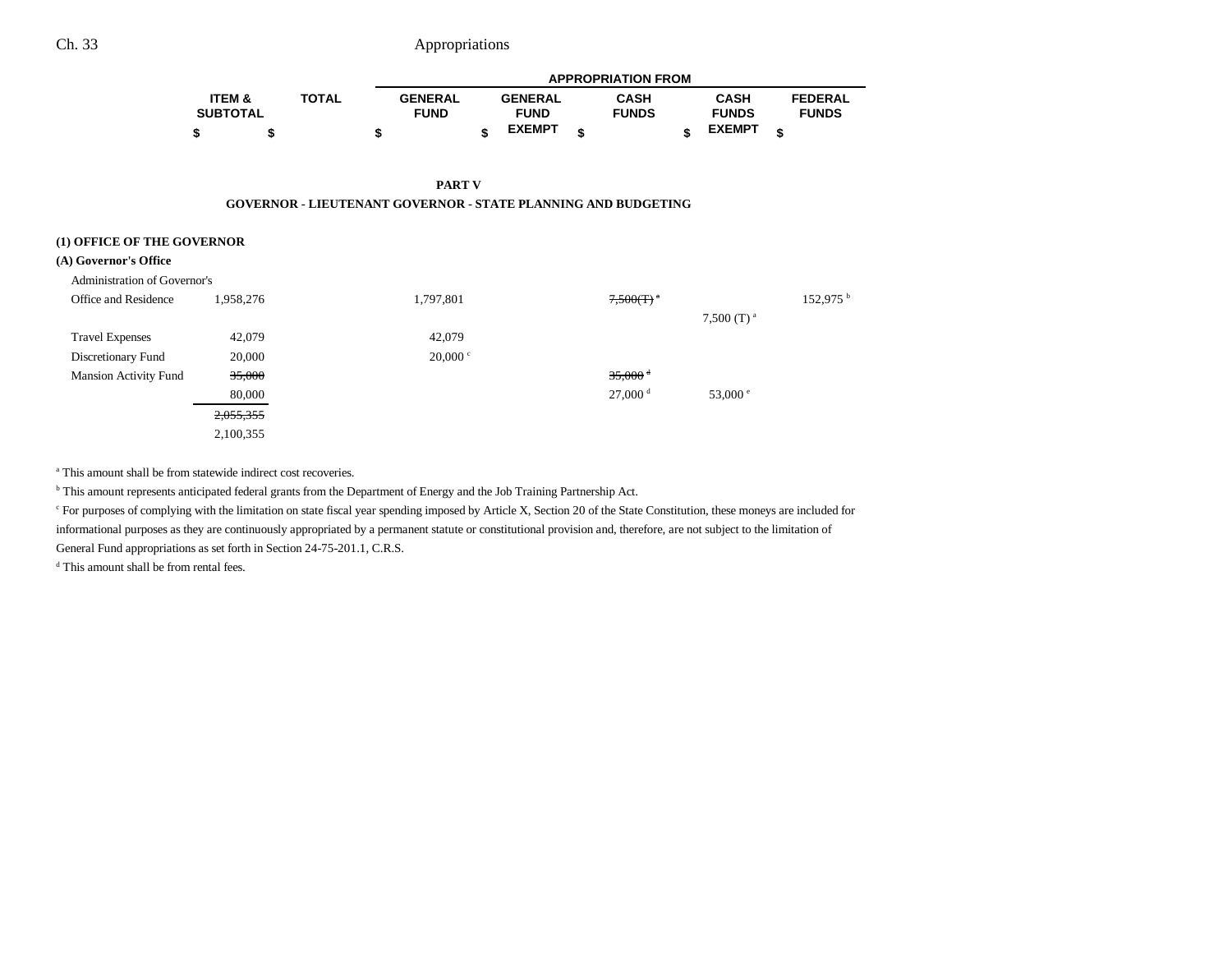#### e THIS AMOUNT SHALL BE FROM RENTAL FEES RECEIVED FROM EXEMPT SOURCES.

## **(B) Special Purpose**

| Governor's AIDS               |           |         |            |                            |                    |
|-------------------------------|-----------|---------|------------|----------------------------|--------------------|
| Coordinating Council          | 1,177,655 | 220,000 |            | $20,000$ <sup>a</sup>      | <del>937,655</del> |
| <b>Rocky Flats Monitoring</b> |           |         |            |                            |                    |
| Council                       | 90,960    |         |            | 90,960 $(T)^c$             |                    |
| Group Health and Life         | 184,227   | 184,227 |            |                            |                    |
| Anniversary Increases         | 2,816     |         | 2,816(f)   |                            |                    |
|                               |           |         | d          |                            |                    |
|                               |           |         |            | $2,816$ (T) <sup>d</sup>   |                    |
| Short-term Disability         | 9,100     | 5,052   |            |                            | 4,048              |
| Workers' Compensation         | 56,881    | 56,881  |            |                            |                    |
| <b>Legal Services</b>         | 83,623    | 83,623  |            |                            |                    |
| <b>Purchase of Services</b>   |           |         |            |                            |                    |
| from Computer Center          | 5,000     | 5,000   |            |                            |                    |
| Payment to Risk Management    |           |         |            |                            |                    |
| and Property Funds            | 34,172    | 34,172  |            |                            |                    |
|                               | 39,692    | 39,692  |            |                            |                    |
| Capitol Complex Leased        |           |         |            |                            |                    |
| Space                         | 166,456   |         | 166,456(f) |                            |                    |
|                               |           |         | 4          |                            |                    |
|                               | 171,375   | 4,919   |            | $166,456$ (T) <sup>d</sup> |                    |
| Lease Purchase -              |           |         |            |                            |                    |
| Computer                      | 60,424    | 60,424  |            |                            |                    |
|                               | 1,871,314 |         |            |                            |                    |
|                               | 704,098   |         |            |                            |                    |
|                               |           |         |            |                            |                    |

Ch. 33 Appropriations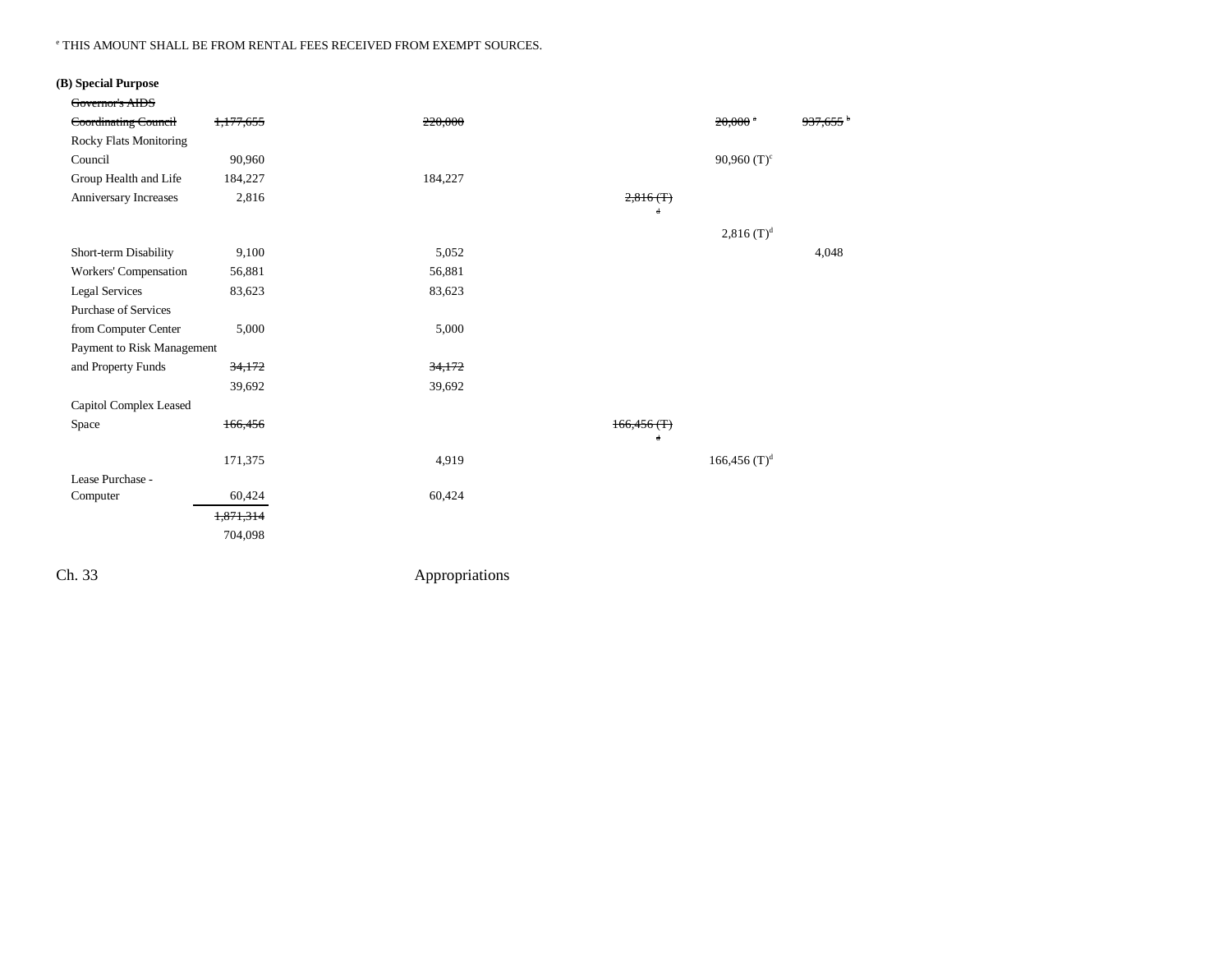|                 |              |                |                | <b>APPROPRIATION FROM</b> |               |                |
|-----------------|--------------|----------------|----------------|---------------------------|---------------|----------------|
| ITEM &          | <b>TOTAL</b> | <b>GENERAL</b> | <b>GENERAL</b> | <b>CASH</b>               | <b>CASH</b>   | <b>FEDERAL</b> |
| <b>SUBTOTAL</b> |              | <b>FUND</b>    | <b>FUND</b>    | <b>FUNDS</b>              | <b>FUNDS</b>  | <b>FUNDS</b>   |
|                 |              |                | <b>EXEMPT</b>  |                           | <b>EXEMPT</b> |                |

#### <sup>b</sup> This amount represents an anticipated federal grant from the Department of Health and Human Services.

c This amount shall be from federal funds appropriated in the Department of Health.

<sup>d</sup> This amount THESE AMOUNTS shall be from the State Highway Fund as recovery of statewide indirect costs of the Department of Transportation pursuant to Section 43-1-113(8)(a), C.R.S.

#### **(C) Other Programs and**

**Grants a** 44,423,502 44,423,502 **b** 44,423,502 **c** 45,159,502 **c** 46,159,502 **c** 46,159,502 **c** 

a This line item is included for information; it shows the estimated federal and cash funds received by the Governor's Office.

<sup>b</sup> This amount is from private donations for the First Impressions Program.

<sup>e</sup> This amount is from federal grants for the Governor's Job Training Office, the Office of Energy Conservation and the Communities for a Drug Free Colorado Program.

48,350,171

47,227,955

### **(2) OFFICE OF THE LIEUTENANT GOVERNOR**

Administration 193,316 193,316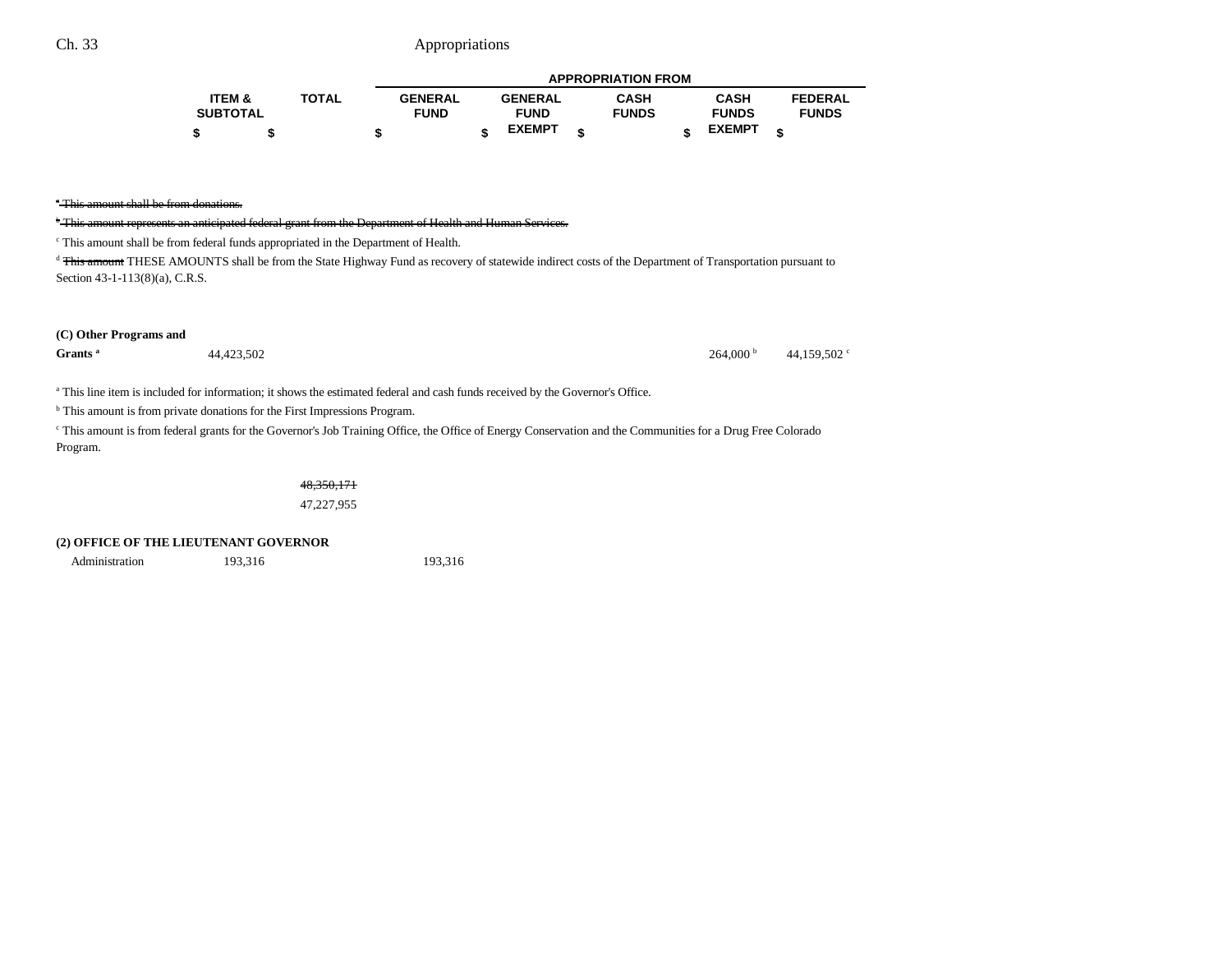| <b>Travel Expenses</b>         | 7,353  | 7,353                |                    |
|--------------------------------|--------|----------------------|--------------------|
| Aerospace States               |        |                      |                    |
| <b>Association Expenses</b>    | 8,402  | 8,402                |                    |
| Discretionary Fund             | 5,000  | $5,000$ <sup>a</sup> |                    |
| Commission of Indian           |        |                      |                    |
| Affairs                        | 55,511 | 54,011               | 1,500 <sup>b</sup> |
|                                |        | $(2.0$ FTE)          |                    |
| Commission of Indian           |        |                      |                    |
| <b>Affairs Travel Expenses</b> | 3,141  | 3,141                |                    |
|                                |        | 272,723              |                    |

<sup>a</sup> For purposes of complying with the limitation on state fiscal year spending imposed by Article X, Section 20 of the State Constitution, these moneys are included for informational purposes as they are continuously appropriated by a permanent statute or constitutional provision and, therefore, are not subject to the limitation of General Fund appropriations as set forth in Section 24-75-201.1, C.R.S. <sup>b</sup> This amount shall be from private donations.

## **(3) OFFICE OF STATE PLANNING AND BUDGETING**

| <b>Personal Services</b>    | 1,037,738    |           |  |  |
|-----------------------------|--------------|-----------|--|--|
|                             | $(19.5$ FTE) |           |  |  |
| <b>Operating Expenses</b>   | 56,146       |           |  |  |
| <b>Travel Expenses</b>      | 5,805        |           |  |  |
| <b>Economic Forecasting</b> |              |           |  |  |
| Subscriptions               | 19,865       |           |  |  |
|                             |              | 1,119,554 |  |  |

 $1,119,554$  (T)<sup>a</sup>

 $1,119,554$  (T) a

Ch. 33 Appropriations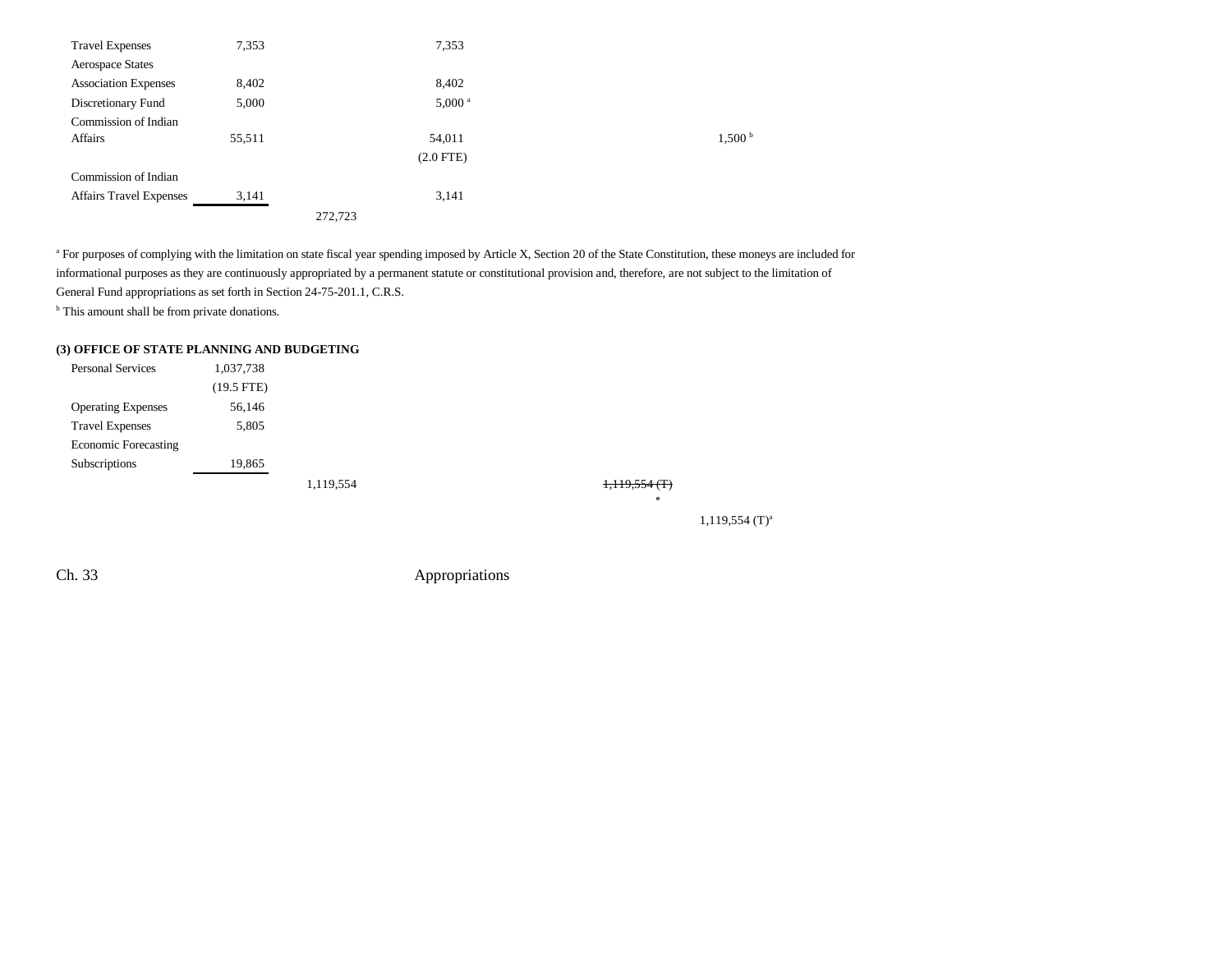|                   |       |                |                | <b>APPROPRIATION FROM</b> |               |                |
|-------------------|-------|----------------|----------------|---------------------------|---------------|----------------|
| <b>ITEM &amp;</b> | TOTAL | <b>GENERAL</b> | <b>GENERAL</b> | CASH                      | <b>CASH</b>   | <b>FEDERAL</b> |
| <b>SUBTOTAL</b>   |       | <b>FUND</b>    | <b>FUND</b>    | <b>FUNDS</b>              | <b>FUNDS</b>  | <b>FUNDS</b>   |
|                   |       |                | <b>EXEMPT</b>  |                           | <b>EXEMPT</b> |                |

<sup>a</sup> This amount shall be from the State Highway Fund as recovery of statewide indirect costs of the Department of Transportation pursuant to Section 43-1-113(8)(a), C.R.S.

| Administration                  | 216,442      |  |
|---------------------------------|--------------|--|
|                                 | $(5.0$ FTE)  |  |
| <b>Administration Travel</b>    |              |  |
| Expenses                        | 3,945        |  |
| <b>Business Development</b>     | 840,709      |  |
|                                 | $(14.2$ FTE) |  |
| <b>Business Development</b>     |              |  |
| <b>Travel Expenses</b>          | 76,085       |  |
| <b>DEFENSE</b>                  |              |  |
| <b>CONVERSION</b>               |              |  |
| <b>AND RETENTION</b>            |              |  |
| <b>COUNCIL</b>                  | 350,000      |  |
|                                 | $(1.5$ FTE)  |  |
| <b>Grand Junction Satellite</b> |              |  |
| Office                          | 40,089       |  |
|                                 | $(1.0$ FTE)  |  |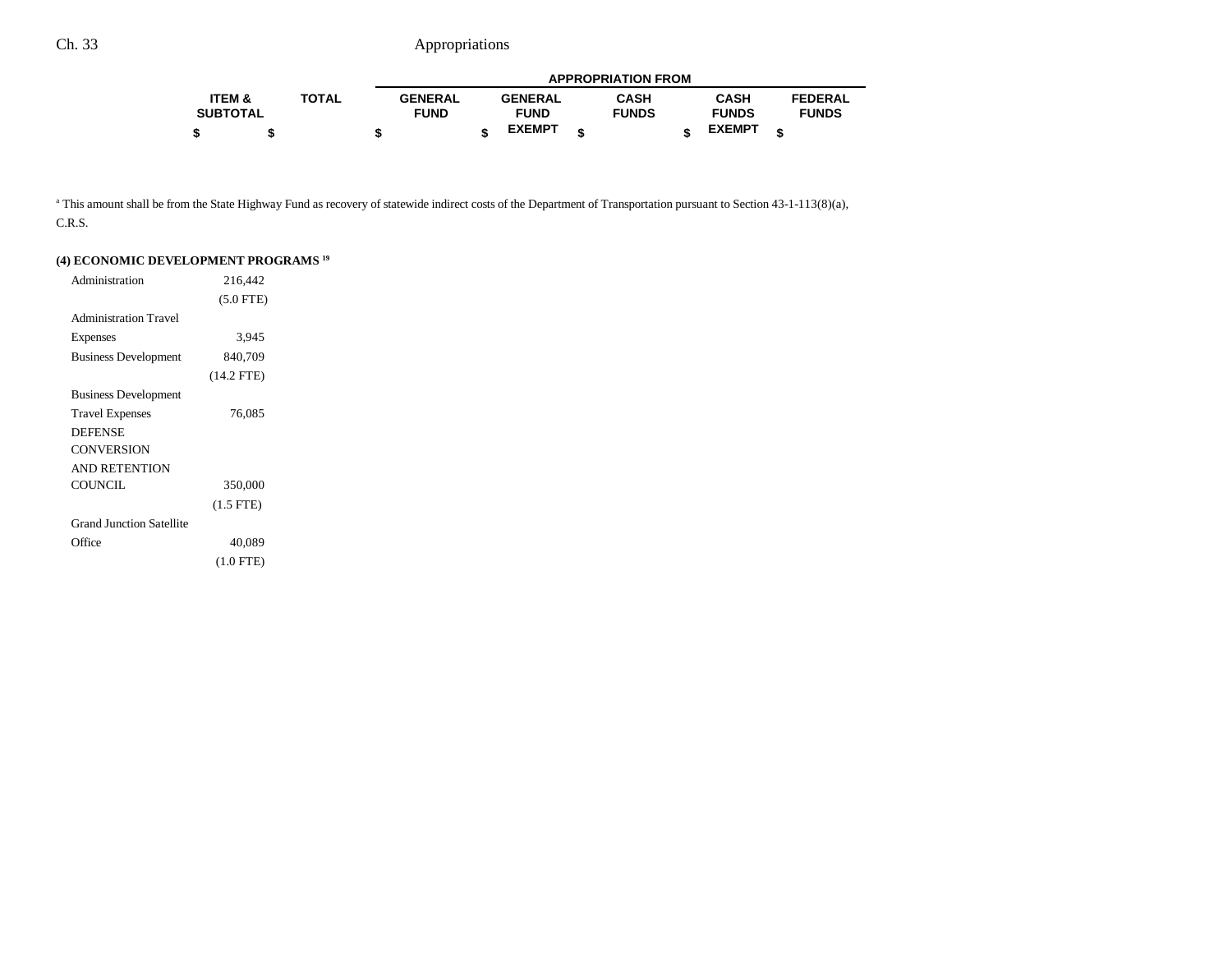| <b>Grand Junction Satellite</b>   |                |  |
|-----------------------------------|----------------|--|
| <b>Office Travel Expenses</b>     | 7,611          |  |
| Colorado First                    | 64,715         |  |
|                                   | $(1.8$ FTE $)$ |  |
| Colorado First                    |                |  |
| <b>Travel Expenses</b>            | 774            |  |
| <b>Minority Business Office</b>   | 141,279        |  |
|                                   | $(3.0$ FTE)    |  |
| <b>Minority Business</b>          |                |  |
| <b>Office Travel Expenses</b>     | 3,696          |  |
| <b>Small Business</b>             | 195,559        |  |
| Assistance                        |                |  |
|                                   | $(3.0$ FTE)    |  |
| <b>Small Business Assistance</b>  |                |  |
| <b>Travel Expenses</b>            | 9.844          |  |
| Leading Edge Program              |                |  |
| Grants                            | 120,000        |  |
| <b>Small Business Development</b> |                |  |
| Centers                           | 1,073,772      |  |
|                                   | $(2.5$ FTE $)$ |  |
| Small Business Development        |                |  |
| <b>Centers Travel Expenses</b>    | 7,733          |  |
| <b>International Trade</b>        | 951,837        |  |
| Office                            |                |  |
|                                   | $(9.0$ FTE)    |  |
|                                   | $(11.0$ FTE)   |  |
| <b>International Trade Office</b> |                |  |